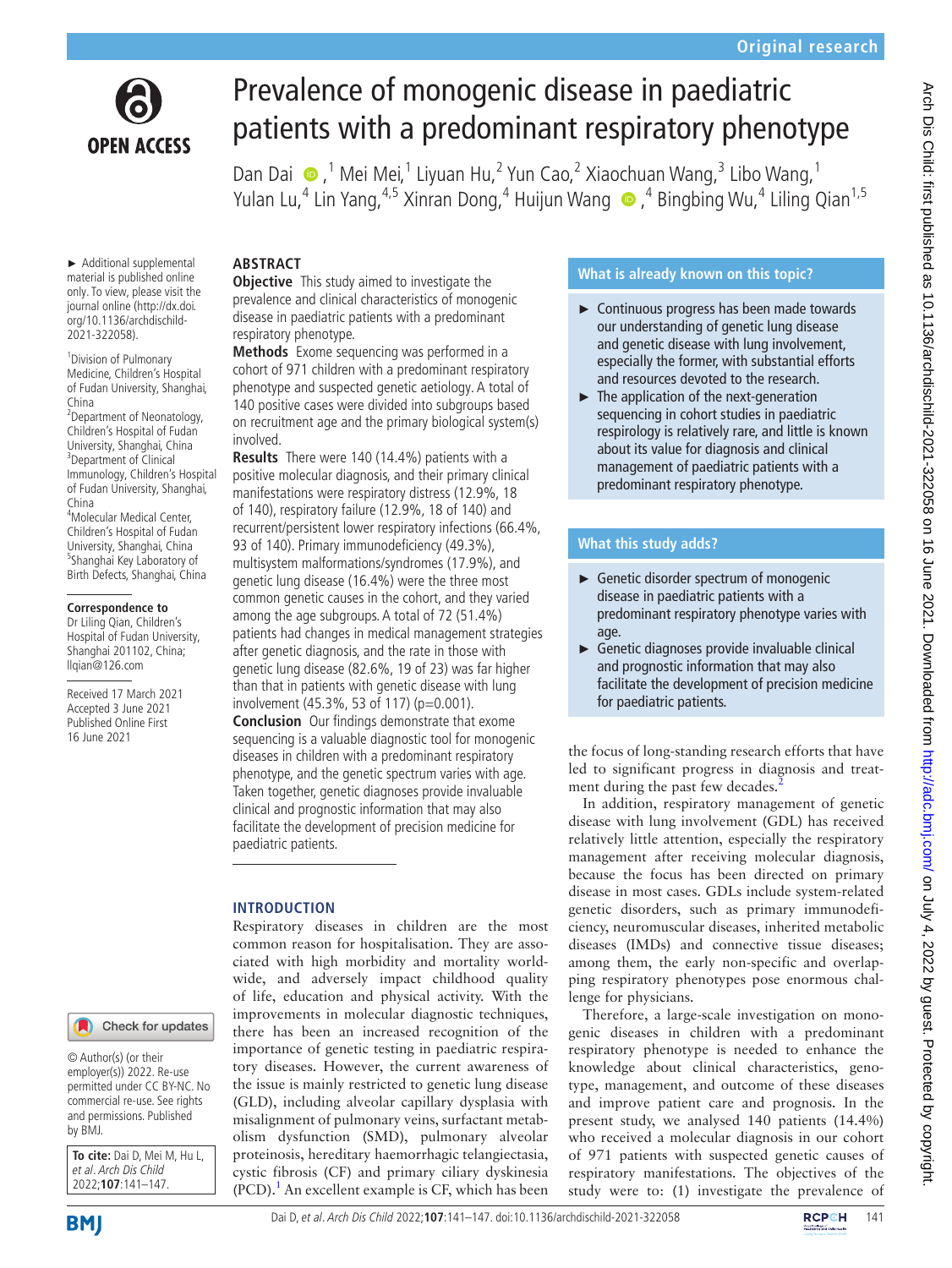## **Original research**

monogenic diseases in children with a predominant respiratory phenotype; (2) reveal genotype–phenotype correlations and (3) determine the value of genetic diagnoses for the development of precision medicine for children.

#### **MATERIALS AND METHODS Participants**

Patients who were undiagnosed following routine clinical procedure and were suspected to have genetic disorders between 1 January 2015 and 31 December 2019 in the Children's Hospital of Fudan University were enrolled if they had one of the following respiratory phenotypes: (1) respiratory distress after birth; (2) dyspnoea, progressive respiratory failure and/or oxygen dependence; and (3) recurrent/persistent lower respiratory infections (RLRIs/PLRIs). A detailed study protocol is described in the [online supplemental methods](https://dx.doi.org/10.1136/archdischild-2021-322058). Informed consent was obtained from the parents of patients who were recruited in the present study.

#### **Exome sequencing and data analysis**

Details of sequencing and alignment processing are described in the [online supplemental methods](https://dx.doi.org/10.1136/archdischild-2021-322058). The bioinformatics analysis pipeline that we adopted had been previously reported.<sup>[3](#page-5-2)</sup> Rare sequence variants (minor allele frequency  $\leq 1\%$ ) affecting genes known to cause Mendelian disorders after the above screening were classified in accordance with the American College of Medical Genetics and Genomics guidelines.<sup>4</sup>

## **Statistical analysis**

Differences in subject characteristics were determined using the  $X^2$  or Fisher's exact test when comparing three age groups, and via Mann-Whitney U test when comparing two patient groups (SPSS V.26.0). The significance level was set at a p value of0.05.

## **RESULTS**

#### **Demographic and clinical characteristics of the patients**

In the entire cohort of 971 patients, a total of 140 (14.4%) patients received a positive molecular diagnosis and were included for further analysis [\(online supplemental figure S1](https://dx.doi.org/10.1136/archdischild-2021-322058)). There were 98 (70%) boys and 42 (30%) girls, with a mean age at enrolment of 3.6 years (range: 0days–17.8 years). The main respiratory manifestations at inclusion were respiratory distress  $(n=18, 12.9\%)$ , respiratory failure  $(n=18, 12.9\%)$ , and RLRI PLRI (n=93, 66.4%), with the mean onset age shown in [table](#page-1-0) 1.

Patients were grouped based on enrolment age, and basic information and prevalent phenotype in each group are shown in [table](#page-1-0) 1 and [online supplemental results](https://dx.doi.org/10.1136/archdischild-2021-322058).

## **Spectrum of genetic disorders**

There were 173 pathogenic/likely pathogenic variants spanning 54 genes in the 140 patients diagnosed with genetic disorders. The proportion of the different inheritance modalities was seen in [online supplemental table S1](https://dx.doi.org/10.1136/archdischild-2021-322058). The origins of variants in 103 of the diagnosed patients are listed in [online supplemental table S2,](https://dx.doi.org/10.1136/archdischild-2021-322058) whereas this information was unavailable for the remaining 37 diagnosed patients because the DNA samples from their parents were not obtained.

Genetic disorders were classified into six categories according to the primary system(s) involved in the disease aetiology, primarily determined by 54 phenotype-related genes that were diagnosed, as follows: GLD, primary immunodeficiency (PID), multisystem malformations/syndromes (MM/S), IMD, neuromuscular disease and connective tissue disease. The latter five were collectively referred to as GDL. GLD included 23 patients (16.4%), and GDL comprised 117 patients (83.6%). Comparisons of the clinical and demographic characteristics between the two groups are shown in [table](#page-2-0) 2. PID (49.3%, 69 of 140), MM/S (17.9%, 25 of 140) and GLD (16.4%, 23 of 140) were identified as the three most common genetic causes. The main cause of age subgroups is seen in [figure](#page-2-1) 1.

The distribution of the causative genes identified in the GLD group, GDL group and age grouping source is shown in [figure](#page-3-0) 2. SMDs caused by *SFTPC* and *ABCA3* mutations and PCD by six pathogenic genes (*DNAAF3, DNAH5, CCDC103, CCDC114, CCDC40* and *DNAH11*) were the most frequent genetic disorders in the GLD group. For the GDL group, PID was the most common genetic disorder, in which the most enriched genes were *BTK*, *CYBB*, *IL2RG* and *STAT3*, followed by MM/S, where the most commonly mutated genes were *CHD7*, *FBN1*, *COL2A1* and *PTPN11*. Additionally, a genotype–phenotype relationship and age distribution of genetic disorders are shown in detail in [online supplemental figure S2.](https://dx.doi.org/10.1136/archdischild-2021-322058)

## **GLD and GDL exhibit different clinical outcomes and medical management**

Notably, 51.4% (72 of 140) of the patients had changes in clinical management after precise diagnosis in the following four areas<sup>5</sup>: (1) redirection of care (12.1%, 17 of 140), including

<span id="page-1-0"></span>

| Table 1<br>Characteristics of 140 genetic-positive patients in the study among subgroups                             |                            |                             |                               |                                    |
|----------------------------------------------------------------------------------------------------------------------|----------------------------|-----------------------------|-------------------------------|------------------------------------|
| <b>Categories of diseases</b>                                                                                        | <b>Total</b><br>$(n=140)$  | <b>Neonates</b><br>$(n=31)$ | <b>Infants</b><br>$(n=38)$    | Children<br>$(n=71)$               |
| Sex, male                                                                                                            | 98 (70%)                   | 19 (61.3%)                  | 30 (78.9%)                    | 49 (69%)                           |
| Respiratory symptom onset age, median (range)                                                                        | 7 months (0-7.7 years)     | $0(0-1)$ day)               | $2.3$ months $(0-7.5$ months) | 1 year $(0-7.7$ years)             |
| Enrolment age, median (range)                                                                                        | 3.6 years $(0-17.8$ years) | 10.5 days (0-26 days)       | 5.5 months (38 days-1 year)   | 6.8 years $(1-17.8 \text{ years})$ |
| Principal respiratory phenotype                                                                                      |                            |                             |                               |                                    |
| Respiratory distress, no (%)                                                                                         | 18 (12.9)                  | 17(54.8)                    | 1(2.6)                        | $\mathbf{0}$                       |
| Respiratory failure, no (%)                                                                                          | 18 (12.9)                  | 14 (45.2)                   | 3(7.9)                        | 1(1.4)                             |
| RLRI/PLRI, no (%)                                                                                                    | 93 (66.4)                  | $\mathbf{0}$                | 30(78.9)                      | 63(88.7)                           |
| Other (interstitial lung disease, oxygen dependency,<br>exercise intolerance)                                        | 11 (7.8%)                  | 0                           | 4 (10.6%)                     | $7(9.9\%)$                         |
| Method                                                                                                               |                            |                             |                               |                                    |
| Panel, no $(\%)$                                                                                                     | 48 (34.3)                  | 29 (93.5)                   | 8(21.1)                       | 11(15.5)                           |
| WES, no $(\%)$                                                                                                       | 92(65.7)                   | 2(6.5)                      | 30(78.9)                      | 60 (84.5)                          |
| DLDL particular lower respiratory infection. DLDL requirement lower recoirctory infection WES whole events comparing |                            |                             |                               |                                    |

PLRI, persistent lower respiratory infection; RLRI, recurrent lower respiratory infection; WES, whole-exome sequencing.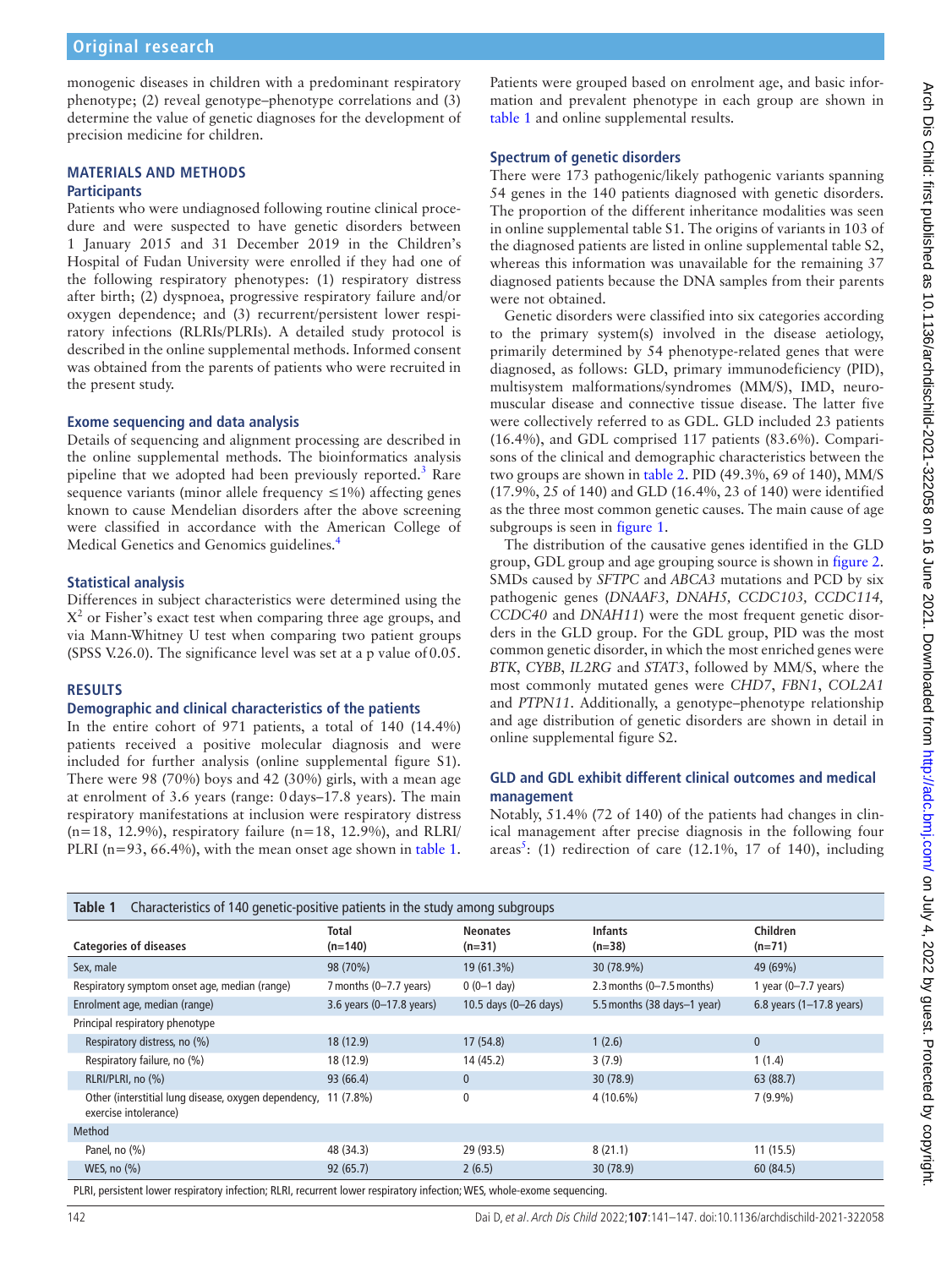<span id="page-2-0"></span>Table 2 Comparison of clinical severity and medical management impact of molecular diagnosis between patients diagnosed with genetic lung disease and genetic disease with lung involvement

| <b>Characteristics</b>                         | Total patients (n=140) | Genetic lung disease (n=23) | Genetic disease with lung involvement (n=117) | P value*  |
|------------------------------------------------|------------------------|-----------------------------|-----------------------------------------------|-----------|
| Respiratory symptom onset age (boys)           | 7 months               | 5 months                    | 7.3 months                                    | 0.682     |
| Enrolment age (boys)                           | 3.6 years              | 4.9 years                   | 3.4 years                                     | 0.355     |
| Molecular diagnostic age                       | 3.8 years              | 5.1 years                   | 3.5 years                                     | 0.426     |
| ICU hospitalisation, no (%)                    | 53 (37.9)              | 8(34.8)                     | 45 (38.5)                                     | 0.739     |
| Invasive respiratory support, no (%)           | 34(24.3)               | 5(21.7)                     | 29(24.8)                                      | 0.755     |
| Family history, no (%)                         | 22(15.7)               | 1(4.3)                      | 21 (17.9)                                     | 0.185     |
| Management changes, no (%)t                    | 72 (51.4)              | 19(82.6)                    | 53(45.3)                                      | 0.001     |
| Otherwise actionable medical measures, no (%)# | 38 (27.1)              | 3(13)                       | 35 (29.9)                                     | <b>NA</b> |
| Deceased, no $(\%)\$                           | 47 (33.6)              | 6(26.1)                     | 41(35)                                        | 0.406     |

\*Pearson's  $X^2$  test, Fisher's exact test or Mann-Whitney U test, when applicable.

†Indicates redirection of care, initiation of new subspecialist care, changes in medication or diet, major procedures and diagnosis-explained death.

‡Indicates patients who have not yet received management change but might do so in theory after molecular diagnosis.

§Death in hospitalisation or within 1month from discharge.

ICU, intensive care unit; NA, not applicable.

adopting palliative care and termination of treatment; (2) initiation of new subspecialist care (13.6%, 19 of 140), including specialist care and other specific phenotypic monitoring; (3) changes in medication or diet (24.3%, 34 of 140); and/or (4) major procedures (7.9%, 11 of 140), including umbilical cord– blood stem cell transplantation and hematopoietic stem cell transplantation. The most common medical impact of molecular diagnosis was in improving ongoing management by changing treatment or diet (24.3%) and the initiation of new subspecialist care (13.6%) [\(figure](#page-4-0) 3). Following genetic diagnosis, significantly more patients with GLD had a change in medical management compared with those with GDL (19 vs 53, 82.6% vs 45.3%, p=0.001) [\(table](#page-2-0) 2).

Among patients with GLD, five of seven patients with SMD (P003, P36–38, P86) harbouring *SFTPC* mutations received long-term hydroxychloroquine treatment with informed consent for off-label drug use; three of them responded well at follow-up visits, showing catch-up of growth and withdrawal of oxygen supply; however, one patient died of disease exacerbation within 1month after hydroxychloroquine treatment and the others did not respond to the treatment.<sup>[6](#page-5-5)</sup> In contrast, the other two patients eventually died of refractory respiratory distress syndrome (RDS)



Distribution of etiology of disease

#### <span id="page-2-1"></span>**Figure 1** Distribution of disease spectrum among neonate, infant and children groups. (A) Distribution of disease spectrum of all 140 molecularpositive patients; (B) disease spectrum of neonate group; (C) disease spectrum of infant group; (D) disease spectrum of children group.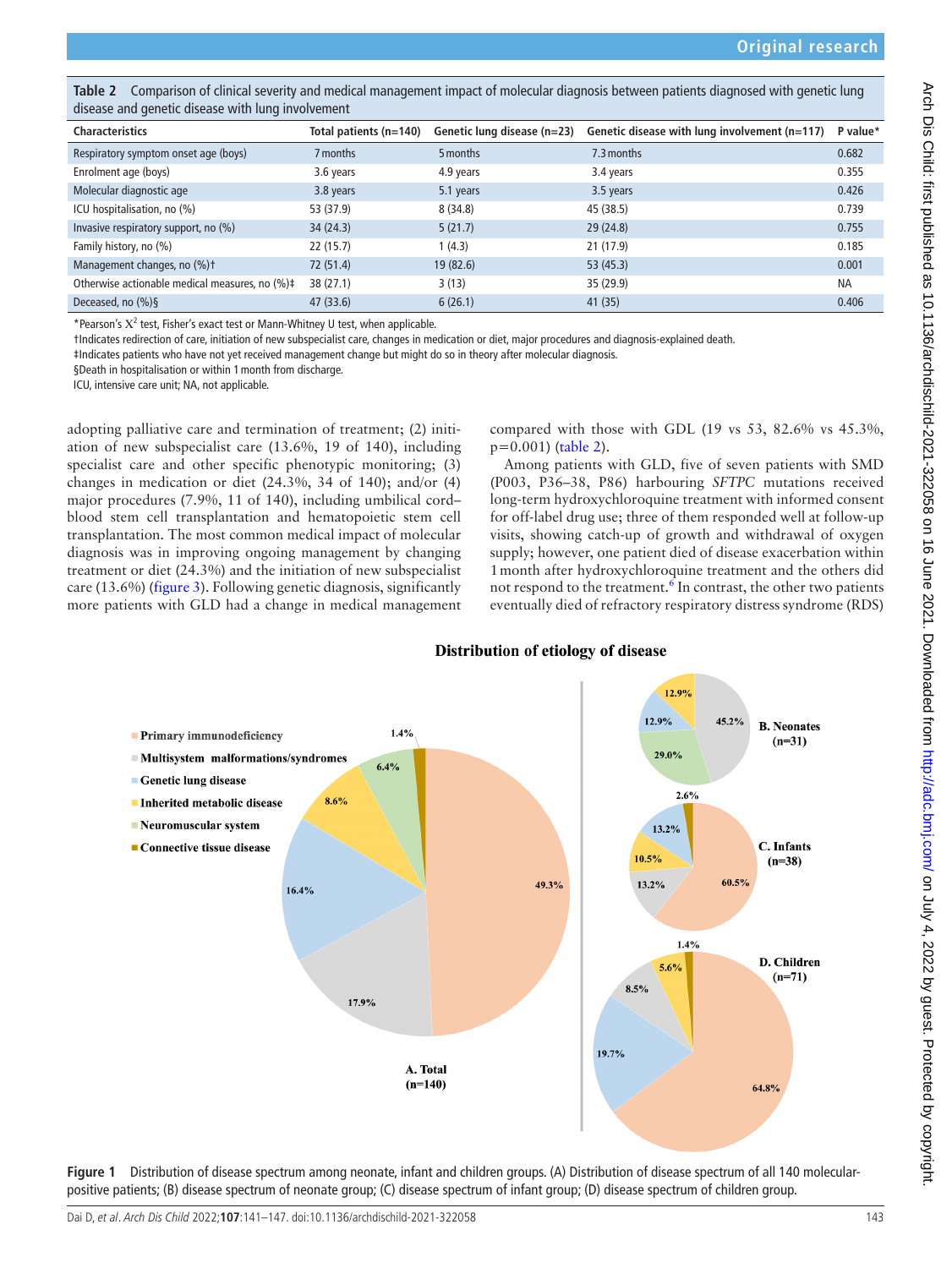

<span id="page-3-0"></span>**Figure 2** Causative gene distribution among genetic lung disease and genetic disease with lung involvement. (A) Causative gene distribution of genetic lung disease; (B) causative gene distribution of genetic disease with lung involvement. ACDMPV, alveolar capillary dysplasia with misalignment of pulmonary veins; CCHS, congenital central hypoventilation syndrome.

and critical illness without hydroxychloroquine treatment. Similarly, a pair of full-term twins (P001–002) died of progressive aggravation of RDS, which may have been due to homozygous *ABCA3* mutations that were revealed following subsequent gene sequencing. Nine patients with PCD with mucociliary clearance disorders and three patients with CF with chloride channel dysfunction enabled new specialised nursing practices, including airway clearance through daily chest physiotherapy, coordinated inhaled hyperosmolar agents, and prompt and aggressive administration of inhaled tobramycin (300mg nebulised two times per day); the latter was implemented for a 28-day period upon the first evidence of *Pseudomonas aeruginosa* growth, per a protocol that had been previously described.<sup>[7](#page-5-6)</sup> Furthermore, long-term oral administration of azithromycin was performed to protect patients (P084, P076) from respiratory infection and to ameliorate the decline in lung function. $\frac{8}{3}$  $\frac{8}{3}$  $\frac{8}{3}$  During follow-up visits for more than 6 months, there was no disease progression on imaging, and initial indications of improved lung function were revealed (data not shown).

As for the GDL in 53 patients, the primary impacts on medical management following molecular diagnosis included changes in medication and/or diet, especially for patients with PID. In contrast to patients with loss-of-function mutations in *STAT1* and *STAT3* sequences who received supportive therapy (eg, intravenous immunoglobulin) and antiviral/antimycobacterial prophylaxis, three patients harbouring *STAT3* gain-of-function mutations with multisystem autoimmunity symptoms had interferon-gamma treatment and supportive therapy with long-term antifungal treatment.<sup>[9](#page-5-8)</sup> Two patients with activated phosphatidylinositol 3-kinase δ syndrome 1 (*PIK3CD*, P115–116) received rapamycin (Akt-mTOR signalling inhibitor) treatment, whereas two patients with STING-associated vasculopathy (*TMEM173*, P068 and P140) were subjected to ruxolitinib (JAK1/2 inhibitor) or tofacitinib (JAK1/3 inhibitor) treatment on an off-label basis.<sup>[10 11](#page-5-9)</sup> It is also crucial to monitor the emergence of severe phenotypes, such as prevention and monitoring of joint damage and ocular lesions of type-II collagenopathies (*COL2A1*, P030–31), multisystem comorbidity including kidney and eye lesions, and cancer risk of Rubinstein-Taybi syndrome (*CREBBP*, P072).<sup>12-14</sup> Fortunately, 7 of the 11 patients (10 patients with PID and 1 patient with IMD) who had received transplantation achieved near-complete remission; four patients died of transplant-related complications, and additional two patients with *SBDS* and *CYBB* mutations were waiting for transplantation.

Moreover, for the additional 27.1% (38 of 140) patients, actionable medical measures could have been administered if an earlier molecular diagnosis or longer follow-up had been achieved ([online supplemental table S2\)](https://dx.doi.org/10.1136/archdischild-2021-322058). We regretfully report that 33.6% (47 of 140) of patients died despite positive response to treatments, due to critical conditions/deterioration or the guardian choosing to give up treatment; 14 of them died before receiving molecular diagnoses that could have accounted for their deaths [\(table](#page-2-0) 2). It is also noteworthy that prenatal diagnoses of amniocentesis were ongoing in two families based on the probands' genetic findings (P052 and P065).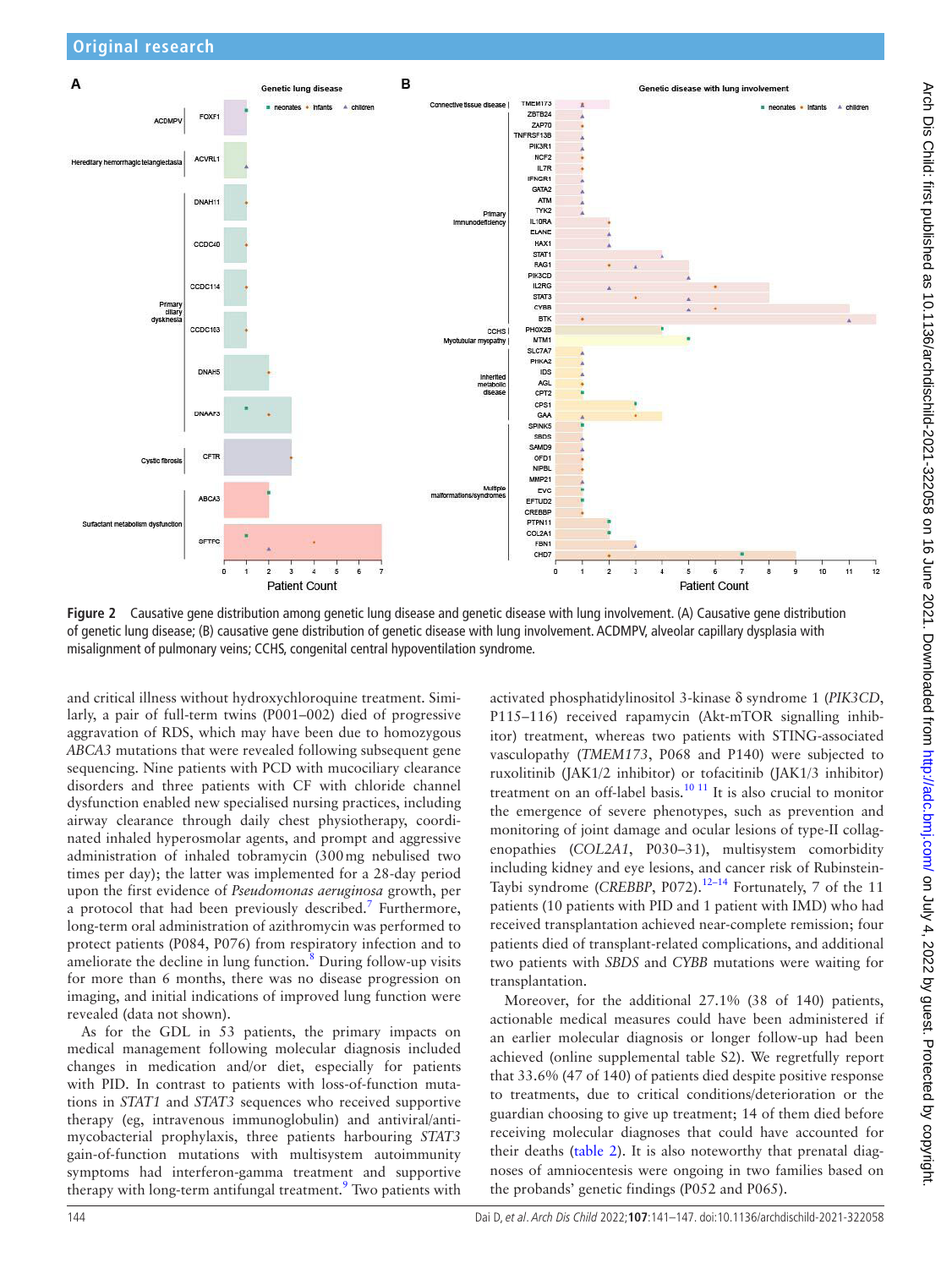| TMEM173<br>CCDC103<br>CCDC114<br>DNAAF3<br><b>DNAH11</b><br>PHOX2B<br>CCDC40<br>CREBBP<br>COL2A1<br><b>PIK3CD</b><br>SLC7A7<br><b>DNAHS</b><br>PHKA2<br>IL10RA<br>FOXF1<br>SFTPC<br><b>STAT3</b><br>ZAP70<br><b>MTM1</b><br>IL2RG<br><b>STAT1</b><br><b>CYBB</b><br>CHD7<br><b>HAX1</b><br>TYK2<br><b>CFTR</b><br><b>RAG1</b><br>SBDS<br>CPS1<br>CPT <sub>2</sub><br>GAA<br>ms<br>$%$ cases<br><b>Impact of diagnosis</b><br>$#$ cases<br>7.9%<br>Major procedures<br>11 | ABCA3 |
|--------------------------------------------------------------------------------------------------------------------------------------------------------------------------------------------------------------------------------------------------------------------------------------------------------------------------------------------------------------------------------------------------------------------------------------------------------------------------|-------|
|                                                                                                                                                                                                                                                                                                                                                                                                                                                                          |       |
|                                                                                                                                                                                                                                                                                                                                                                                                                                                                          |       |
| Changes in medication or diet<br>24.3%<br>34                                                                                                                                                                                                                                                                                                                                                                                                                             |       |
| 19<br>13.6%<br>Initiation of new subspecialist care                                                                                                                                                                                                                                                                                                                                                                                                                      |       |
| 17<br>12.1%<br><b>Redirection of care</b>                                                                                                                                                                                                                                                                                                                                                                                                                                |       |
| Diagnosis explained death<br>14<br>$10.0\%$                                                                                                                                                                                                                                                                                                                                                                                                                              |       |

<span id="page-4-0"></span>**Figure 3** Impact of genetic diagnosis on medical management between patients with genetic lung disease and genetic disease with lung involvement.

## **DISCUSSION**

The present study represents the first comprehensive survey on the genetic spectrum of monogenic diseases with predominant respiratory involvement. Our data revealed differences in spectra of genetic disorders, clinical features and precise treatments/ prognoses across age. Previous studies have provided detailed analyses on a variety of diseases, especially neurological phenotypes, such as intellectual disability, developmental delay and epilepsy.[3 15–17](#page-5-2) Additionally, some studies have investigated the overall genetic diagnostic rates in specialised wards or key laboratories.<sup>5 18-21</sup> To the best of our knowledge, the median diagnostic yield of genome and exome sequencing of previous studies was approximately 33.2%, as determined by aggregate analyses, which highlights the clinical value of genetic sequencing as a diagnostic tool for paediatric patients.<sup>[22](#page-6-0)</sup> The overall diagnostic yield ranged from 8.4% to 68.3% in previous next-generation sequencing (NGS) research reports. $23-27$  In particular, a previous study showed a 13% diagnostic rate in the neonatal intensive care unit (NICU); the study also found that respiratory dysfunction was one of the phenotypes with the lowest molecular diagnostic rate in a comparative analysis of phenotypes in children.<sup>2</sup> Our present study had similar results, with a 14.4% diagnostic rate.

Patients with MM/S accounted for 45.2% of patients in the neonatal group, significantly more compared with the infant and children groups ( $p < 0.05$ ). Unfortunately, 64.3% of patients with MM/S in the neonatal group ultimately died prior to the completion of the study. In a previous study that explored genetic causes of death in NICUs, MM/S was identified as the

leading genetic cause of death.<sup>[29](#page-6-3)</sup> However, in our study, apart from MM/S, we found that neuromuscular disease and IMD also represented high death rate categories, of which the IMD was without obvious visual clues to genetic conditions. Early gene detection in these patients with non-specific clinical manifestations is crucial for establishing precise diagnoses and predicting prognoses.

Our data showed that four patients presenting refractory RDS as newborns, caused by *ABCA3* and *SFTPC* mutations, had poor prognoses, and exogenous surfactants or systemic steroids were ineffective in treating them; these phenomena are consistent with those reported in the previous studies.<sup>30–32</sup> Five of six infants/children with interstitial lung disease caused by *SFTPC* mutations received hydroxychloroquine treatments; three of them exhibited significant improvements in oxygen demand and chest CT.<sup>633</sup> Since the prognosis of SMD varies greatly with phenotype and age as well as the effect of different gene mutations on protein function, it is important that SMD is precisely diagnosed as early as possible. It is especially important for neonates suffering from severe dyspnoea immediately after birth and in those with persistent or recurrent episodes in the absence of obvious systemic inflammatory condition. Notably, only three patients received the diagnosis of CF in our cohort, while it is by far the most common monogenic cause of respiratory disease in the white population. The low incidence of CF in Chinese children may explain our finding of very few patients with CF; of course, a possibility of missed detection due to lack of neonatal screening for CF also remains.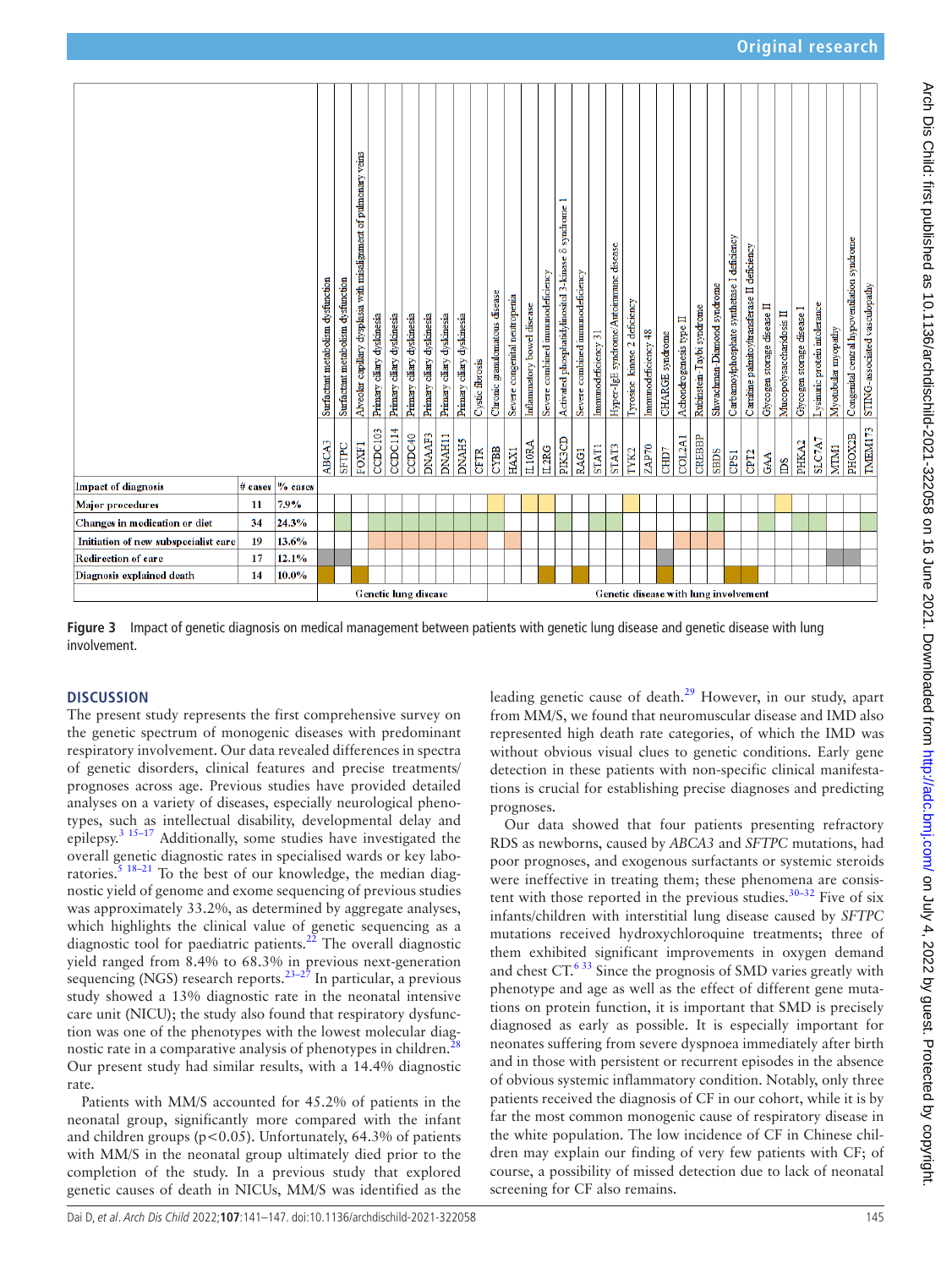Certain entities of GDL, including PID, IMD and MM/S, which underlie typical respiratory phenotypes such as recurrent respiratory infections, have been highlighted in general paediatric practice. $3435$  Furthermore, in the present study, 70 patients (63.9%) received the diagnosis of PID in the infant and children groups, which is much higher percentage compared with the results from previous studies.<sup>36–38</sup> This discrepancy may be related to our role as a national tertiary referral chest centre.

Molecular diagnoses are of great importance for improving clinical management and family care strategies. However, they had a proportionally larger effect on GLD than on GDL (82.6% vs 45.3%, p=0.001). Moreover, 74% of patients with GLD obtained changes in medical care and medication; in contrast, only 24% of patients with GDL had changes in medical care and medication. On the one hand, in addition to specific treatment, pulmonologists have a greater focus on the respiratory management, which was most responsible for this difference; this includes regular airway clearance by combinations of physiotherapy and exercise, aggressive respiratory infection prevention, routine monitoring of pulmonary function, and periodical imaging, most of which have achieved substantial gains in disease stability and improvement in patients with certain monogenic disease.<sup>8 39</sup> However, the focus from other clinicians on the airway management is far from sufficient compared with that on the origin of primary disease because the airway as the widest portal provides the most extensive exposure to the outside environment and contributes to exacerbation of the primary diseases to a certain extent. On the other hand, patient attitudes and compliance to respiratory management depend on their physicians. Thus, positive management of airway is of paramount importance until effective treatments for respiratory impairment emerge.

To the best of our knowledge, the present report represents the first large-scale NGS study to investigate the genetic spectrum and diagnostic yield, as well as the impact on clinical management of monogenic diseases in children with a predominant respiratory phenotype. Since the application of NGS is relatively underused in paediatric respirology, our present study further clarifies the importance of NGS in this field. Our findings demonstrated that more than 50% of NGS-diagnosed patients experience changes in their ongoing clinical management, and even more patients may benefit from such NGS diagnoses in terms of improving clinical management in the future.

## **CONCLUSIONS**

Taken together, our findings demonstrated that the spectra of monogenic diseases in children with a predominant respiratory phenotype varied with age. Furthermore, half of the patients experienced a change in management following genetic diagnosis; there was a difference in change in clinical management and prognostic prediction between GLD and GDL. For such patients, precise diagnosis plays a crucial role in the formulation of treatment strategies and prognostic evaluations.

**Acknowledgements** We thank all of the patients and their families for their participation in this study.

**Contributors** Research conception and design—LQ. Patient collection and follow-up—YC, XW and LW. Genetic testing, bioinformatics analysis and drafting the report—BW, HW, YL and XD. Genetic counselling—LY and BW. Data acquisition— DD, MM and LH. Data analysis and interpretation—all authors. Drafting of the manuscript—DD. Critical revision of the manuscript—LQ. Receiving grant—LQ. Approval of final manuscript—all authors.

**Funding** This work was supported by grants from the National Natural Science Foundation of China (No. 8167060762) and Shanghai Science and Technology Commission's Scientific and Technological Innovation Action Plan (No. 16411950700).

**Competing interests** None declared.

**Patient consent for publication** Not required.

**Ethics approval** This prospective, observational cohort study was approved by the Ethics Committee of the Children's Hospital of Fudan University (approval number: 2014-121).

**Provenance and peer review** Not commissioned; externally peer reviewed.

**Data availability statement** All data relevant to the study are included in the article or uploaded as supplemental information.

**Supplemental material** This content has been supplied by the author(s). It has not been vetted by BMJ Publishing Group Limited (BMJ) and may not have been peer-reviewed. Any opinions or recommendations discussed are solely those of the author(s) and are not endorsed by BMJ. BMJ disclaims all liability and responsibility arising from any reliance placed on the content. Where the content includes any translated material, BMJ does not warrant the accuracy and reliability of the translations (including but not limited to local regulations, clinical guidelines, terminology, drug names and drug dosages), and is not responsible for any error and/or omissions arising from translation and adaptation or otherwise.

**Open access** This is an open access article distributed in accordance with the Creative Commons Attribution Non Commercial (CC BY-NC 4.0) license, which permits others to distribute, remix, adapt, build upon this work non-commercially, and license their derivative works on different terms, provided the original work is properly cited, appropriate credit is given, any changes made indicated, and the use is non-commercial. See: [http://creativecommons.org/licenses/by-nc/4.0/.](http://creativecommons.org/licenses/by-nc/4.0/)

#### **ORCID iDs**

Dan Dai <http://orcid.org/0000-0002-5133-0064> Huijun Wang <http://orcid.org/0000-0002-9992-6457>

#### **REFERENCES**

- <span id="page-5-0"></span>1 Young LR, Trapnell BC, Mandl KD, et al. Accelerating scientific advancement for pediatric rare lung disease research. Report from a national Institutes of Health-NHLBI workshop, September 3 and 4, 2015. [Ann Am Thorac Soc](http://dx.doi.org/10.1513/AnnalsATS.201605-402OT) 2016;13:385–93.
- <span id="page-5-1"></span>2 Bell SC, Mall MA, Gutierrez H, et al. The future of cystic fibrosis care: a global perspective. [Lancet Respir Med](http://dx.doi.org/10.1016/S2213-2600(19)30337-6) 2020;8:65–124.
- <span id="page-5-2"></span>3 Yang L, Kong Y, Dong X, et al. Clinical and genetic spectrum of a large cohort of children with epilepsy in China. [Genet Med](http://dx.doi.org/10.1038/s41436-018-0091-8) 2019;21:564-71.
- <span id="page-5-3"></span>4 Richards S, Aziz N, Bale S, et al. Standards and guidelines for the interpretation of sequence variants: a joint consensus recommendation of the American College of medical genetics and genomics and the association for molecular pathology. Genet [Med](http://dx.doi.org/10.1038/gim.2015.30) 2015;17:405–23.
- <span id="page-5-4"></span>5 Meng L, Pammi M, Saronwala A, et al. Use of exome sequencing for infants in intensive care units: ascertainment of severe single-gene disorders and effect on medical management. [JAMA Pediatr](http://dx.doi.org/10.1001/jamapediatrics.2017.3438) 2017;171:e173438.
- <span id="page-5-5"></span>6 Hong D, Dai D, Liu J, et al. Clinical and genetic spectrum of interstitial lung disease in Chinese children associated with surfactant protein C mutations. [Ital J Pediatr](http://dx.doi.org/10.1186/s13052-019-0710-2) 2019;45:117–24.
- <span id="page-5-6"></span>7 Stillwell PC, Wartchow EP, Sagel SD. Primary ciliary dyskinesia in children: a review for pediatricians, allergists, and pediatric Pulmonologists. Pediatr Allergy Immunol [Pulmonol](http://dx.doi.org/10.1089/ped.2011.0099) 2011;24:191–6.
- <span id="page-5-7"></span>8 Kobbernagel HE, Buchvald FF, Haarman EG, et al. Study protocol, rationale and recruitment in a European multi-centre randomized controlled trial to determine the efficacy and safety of azithromycin maintenance therapy for 6 months in primary ciliary dyskinesia. [BMC Pulm Med](http://dx.doi.org/10.1186/s12890-016-0261-x) 2016;16:104–14.
- <span id="page-5-8"></span>9 Olbrich P, Freeman AF. Stat1 and STAT3 mutations: important lessons for clinical immunologists. [Expert Rev Clin Immunol](http://dx.doi.org/10.1080/1744666X.2018.1531704) 2018;14:1029-41.
- <span id="page-5-9"></span>10 Wang Y, Wang W, Liu L, et al. Report of a Chinese cohort with activated phosphoinositide 3-kinase δ syndrome. [J Clin Immunol](http://dx.doi.org/10.1007/s10875-018-0568-x) 2018;38:854–63.
- 11 Volpi S, Insalaco A, Caorsi R, et al. Efficacy and adverse events during Janus kinase inhibitor treatment of SAVI syndrome. [J Clin Immunol](http://dx.doi.org/10.1007/s10875-019-00645-0) 2019;39:476-85.
- <span id="page-5-10"></span>12 Rauch F, Glorieux FH. Osteogenesis imperfecta. [Lancet](http://dx.doi.org/10.1016/S0140-6736(04)16051-0) 2004;363:1377-85.
- 13 Barat-Houari M, Sarrabay G, Gatinois V, et al. Mutation update for COL2A1 gene variants associated with type II Collagenopathies. [Hum Mutat](http://dx.doi.org/10.1002/humu.22915) 2016;37:7-15.
- 14 Wiley S, Swayne S, Rubinstein JH, et al. Rubinstein-Taybi syndrome medical guidelines. [Am J Med Genet A](http://dx.doi.org/10.1002/ajmg.a.10009) 2003;119A:101–10.
- 15 Bowling KM, Thompson ML, Amaral MD, et al. Genomic diagnosis for children with intellectual disability and/or developmental delay. [Genome Med](http://dx.doi.org/10.1186/s13073-017-0433-1) 2017;9:43–53.
- 16 Rump P, Jazayeri O, van Dijk-Bos KK, et al. Whole-exome sequencing is a powerful approach for establishing the etiological diagnosis in patients with intellectual disability and microcephaly. [BMC Med Genomics](http://dx.doi.org/10.1186/s12920-016-0167-8) 2016;9:7-15.
- 17 Thevenon J, Duffourd Y, Masurel-Paulet A, et al. Diagnostic odyssey in severe neurodevelopmental disorders: toward clinical whole-exome sequencing as a first-line diagnostic test. [Clin Genet](http://dx.doi.org/10.1111/cge.12732) 2016;89:700-7.